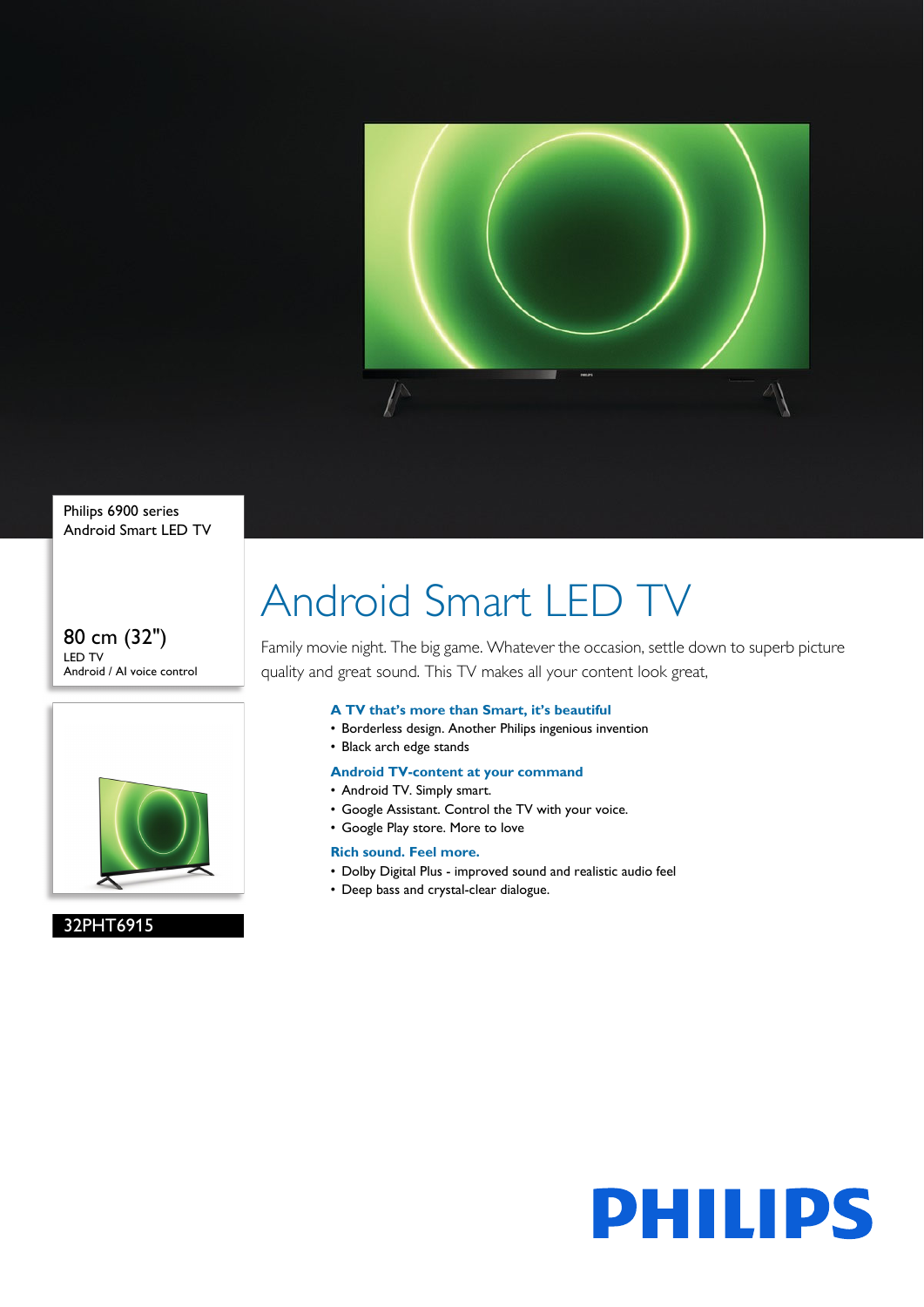# **Highlights**

#### **Android TV**

Make your Philips Android TV your own. If it's all about Amazon and YouTube this week, and Netflix next week-no problem. A clear, intuitive interface lets you put the content you love front and center. Easily pick up where you left off in the latest series, or check out the new movie releases.

#### **Google Assistant**



Control your Philips Android TV with your voice. Want to play a game, watch Netflix, or find content and apps in the Google Play store? Just tell your TV. You can even command all Google Assistant-compatible smart home devices-like dimming the lights and setting the thermostat on movie night. Without leaving the sofa.

#### **TV content**

32PHT6915/56

Go beyond traditional TV programming with Google Play Store . Experience endless movies, TV, music, apps and games online. More to love.

#### **Dolby Digital Plus**

Dolby Digital Plus, the world's leading digital multi-channel audio standards, make use of the way the human ear naturally processes sound, you experience superb quality audio sound with realistic spatial effects.

#### **DTS HD**

DTS HD optimizes sound processing by preserving the original sound content so that you can enjoy a better sound from your speakers with crystal-clear dialog.

androidtv







e USB